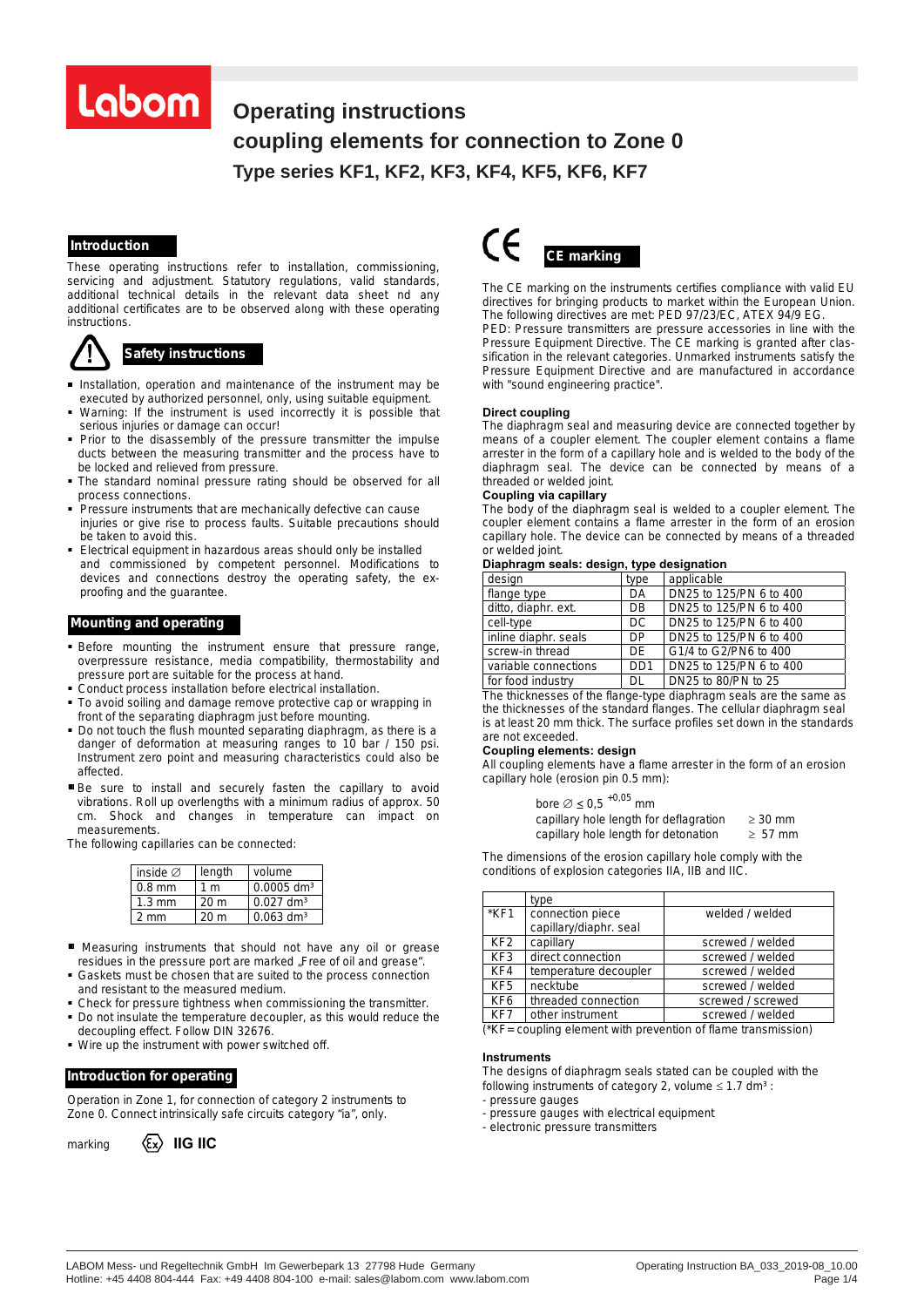# Physikalisch-Technische Bundesanstalt

**Braunschweig und Berlin** 





 $(1)$ 

# **EC-TYPE-EXAMINATION CERTIFICATE**

# (Translation)

- $(2)$ Equipment and Protective Systems Intended for Use in Potentially Explosive Atmospheres - Directive 94/9/EC
- $(3)$ EC-type-examination Certificate Number



- PTB 03 ATEX 4032 X
- $(4)$ Deflagration and detonation flame arresters types KF1 to KF7 Protective System:
- $(5)$ Manufacturer: LABOM Mess- und Regeltechnik GmbH
- $(6)$ Address: Im Gewerbepark 13, D-27798 Hude
- This protective system and any acceptable variation thereto are specified in the schedule to this  $(7)$ certificate and the documents therein referred to.
- The Physikalisch-Technische Bundesanstalt, notified body No. 0102 in accordance with Article 9 of the  $(8)$ Council Directive 94/9/EC of 23 March 1994, certifies that this protective system has been found to comply with the Essential Health and Safety Requirements relating to the design and construction of equipment and protective systems intended for use in potentially explosive atmospheres, given in Annex II to the Directive.

The examination and test results are recorded in the confidential report PTB Ex 03-43032.

 $(9)$ Compliance with the Essential Health and Safety Requirements has been assured by compliance with:

# EN 12874 "Flame arresters"

- (10) If the sign "X" is placed after the certificate number, it indicates that the protective system is subject to special conditions for safe use specified in the schedule to this certificate.
- (11) This EC-type-examination Certificate relates only to the design, examination and tests of the specified protective system in accordance to the Directive 94/9/EC. Further requirements of the Directive apply to the manufacturing process and supply of this protecitve system. These are not covered by this certificate.
- (12) The marking of the protective system shall include the following:

By order:

Dr. H. Förster Regierungsdirektor



Braunschweig, 2003-09-30

sheet 1/4

EC-type-examination Certificates without signature and official stamp shall not be valid. The certificates may be circulated only without alteration. Extracts or alterations are subject to approval by the Physikalisch-Technische Bundesanstalt. In case of dispute, the German text shall prevail.

Physikalisch-Technische Bundesanstalt · Bundesallee 100 · D-38116 Braunschweig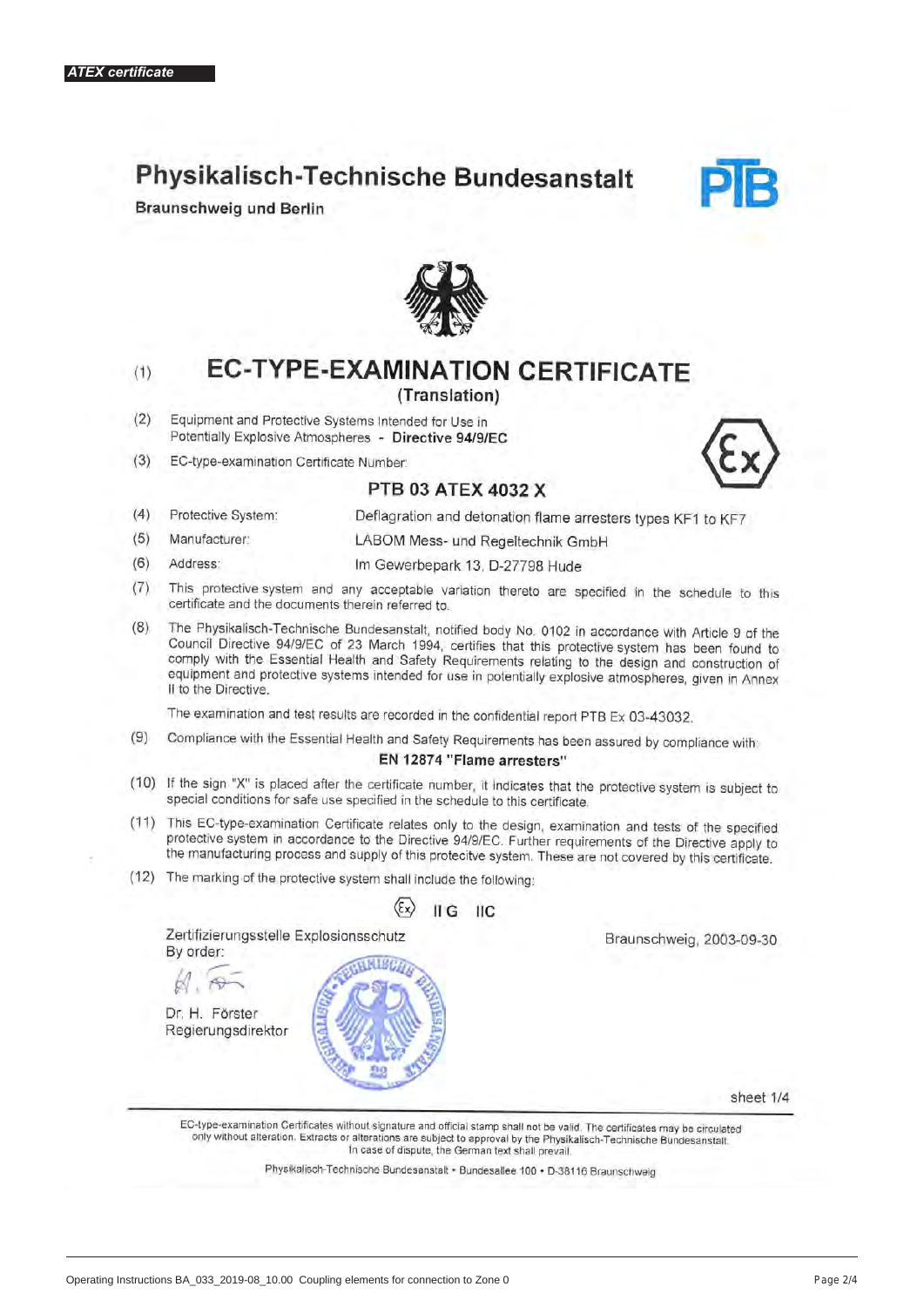$(13)$ 

# Physikalisch-Technische Bundesanstalt





# **SCHEDULE**

#### EC-TYPE-EXAMINATION CERTIFICATE PTB 03 ATEX 4032 X  $(14)$

# (15) Description of the protective system

The coupling elements of the pressure transmitters are conceived to prevent, as pre-volume deflagration flame arrester of types KF1, KF3, KF6 and KF7 and/or as detonation flame arrester of types KF2, KF4 and KF5, a flame transmission if deflagrations and/or detonations of explosive vapour/air and/or gas/air mixtures of explosion groups IIA, IIB and IIC occur under atmospheric conditions.

The pressure transmitters, coupling elements and transmission lines are usually filled with a pressure-transmitting liquid. In case of a loss of transmission liquid or of an ignition from outside (connected measuring transducer), the pressure transmitter, together with the coupling element and the integrated arrester element, shall prevent flame transmission.

The arrester element consists of a cylindrical metal housing with a capillary hole  $\leq 0.505$  mm in diameter and a capillary length of  $\geq 30$  mm (deflagration arrester) or  $\geq 58$  mm (detonation arrester), through which the vapour/air and/or gas/air mixtures can flow. Flame transmission is, however, to be prevented. Both types of arrester elements are mounted into different "coupling elements."

The following type variants have been specified:

| Type            | Kind of protection                        | Connection to device/pressure transmitter |
|-----------------|-------------------------------------------|-------------------------------------------|
| KF <sub>1</sub> | Pre-volume deflagration flame<br>arrester | welded / welded                           |
| KF <sub>2</sub> | Detonation arrester                       | screwed / welded                          |
| KF3             | Pre-volume deflagration flame<br>arrester | screwed / welded                          |
| KF4             | Detonation arrester                       | screwed / welded                          |
| KF <sub>5</sub> | Detonation arrester                       | screwed / welded                          |
| KF6             | Pre-volume deflagration flame<br>arrester | screwed / welded                          |
| KF7             | Pre-volume deflagration flame<br>arrester | screwed / welded                          |

Type, materials and dimensions are specified in the drawings and the Technical Description listed in Test Report PTB Ex 03-43032.

Requirements for explosion protection:

Prevention of flame transmission in the case of

- detonations of mixtures of air and flammable gases/vapours of explosion groups IIA, IIB and IIC with a maximum experimental safe gap < 0,5 mm under atmospheric conditions (pressure  $\leq$  1,1 bar, temperature  $\leq$  60°C) in a preceding ignition volume of  $\leq$  1700 cm<sup>3</sup> and a

sheet 2/4

EC-type-examination Certificates without signature and official stamp shall not be valid. The certificates may be circulated only without alteration. Extracts or alterations are subject to approval by the Physikalisch-Technische Bundesanstalt. In case of dispute, the German text shall prevail

Physikalisch-Technische Bundesanstalt · Bundesallee 100 · D-38116 Braunschweig